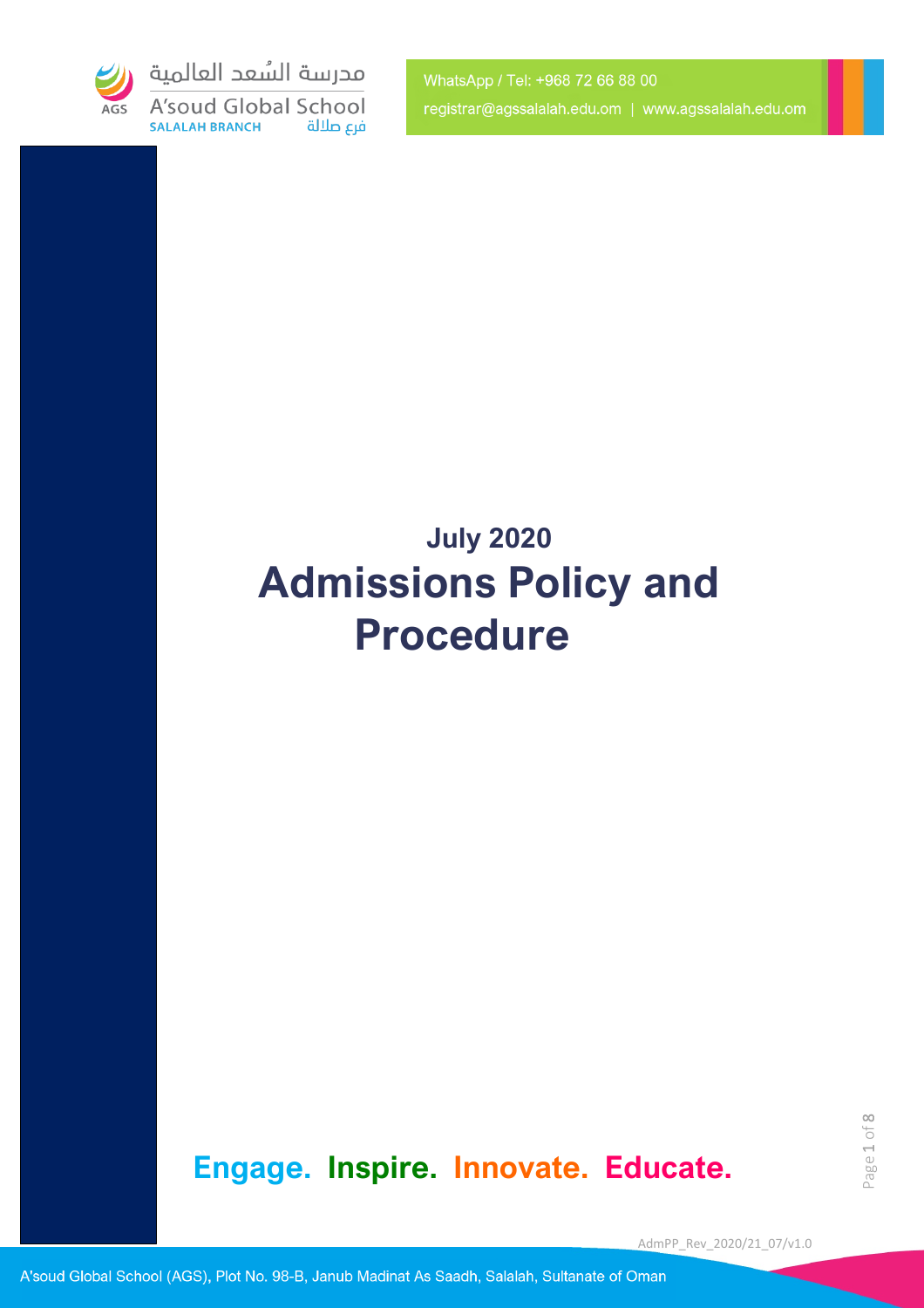

# **1.0 AIMS AND OBJECTIVES**

It is the policy of the school that our educational service is open to all families in the community. We are committed to operating an open and fair admissions process which is not prejudiced by race, colour, religion or gender. Entry into the school is usually through the Primary school, although candidates applying for entry into other grades are also considered by the Headmaster and Senior Leadership Team, where places permit, after taking required assessment tests where applicable.

# **2.0 PURPOSE**

To provide a Cambridge International Curriculum education catering for pupils who meet the following criteria:

- Pupils with attitudes and values that support the AGS Code of Conduct
- Pupils who are willing to commit to hard work and best behaviour
- A supportive family who are willing to assist their child's education, personal development and English language development at home
- Willingness to participate fully in all aspects of school life
- An age appropriate fluency in spoken English, reading, writing and comprehension.

# **3.0 ENTRY REQUIREMENTS**

# **3.1 Entry Dates / Department Structure and Minimum Age Requirements**

| <b>Sultanate of</b><br><b>Oman Class</b><br><b>Terminology</b> | Minimum age requirements as on<br>1st September 2020 | Maximum age as on<br>1st September 2020 | Depart-<br>ment   |
|----------------------------------------------------------------|------------------------------------------------------|-----------------------------------------|-------------------|
| KG1                                                            | Children must be 3 years 2 months                    | 4 years 8 months                        | Primary<br>School |
| KG <sub>2</sub>                                                | Children must be 4 years 2 months                    | 5 years 8 months                        |                   |
| Grade 1                                                        | Children must be 5 years 2 months                    | 7 years 2 months                        |                   |
| Grade 2                                                        | Children must be 6 years 2 months                    | 9 years 2 months                        |                   |
| Grade 3                                                        | Children must be 7 years 2 months                    | 10 years 2 months                       |                   |
| Grade 4                                                        | Children must be 8 years 2 months                    | 11 years 2 months                       |                   |
| Grade 5                                                        | Children must be 9 years 2 months                    | 12 years 2 months                       |                   |
| Grade 6                                                        | Children must be 10 years 2 months                   | 13 years 2 months                       |                   |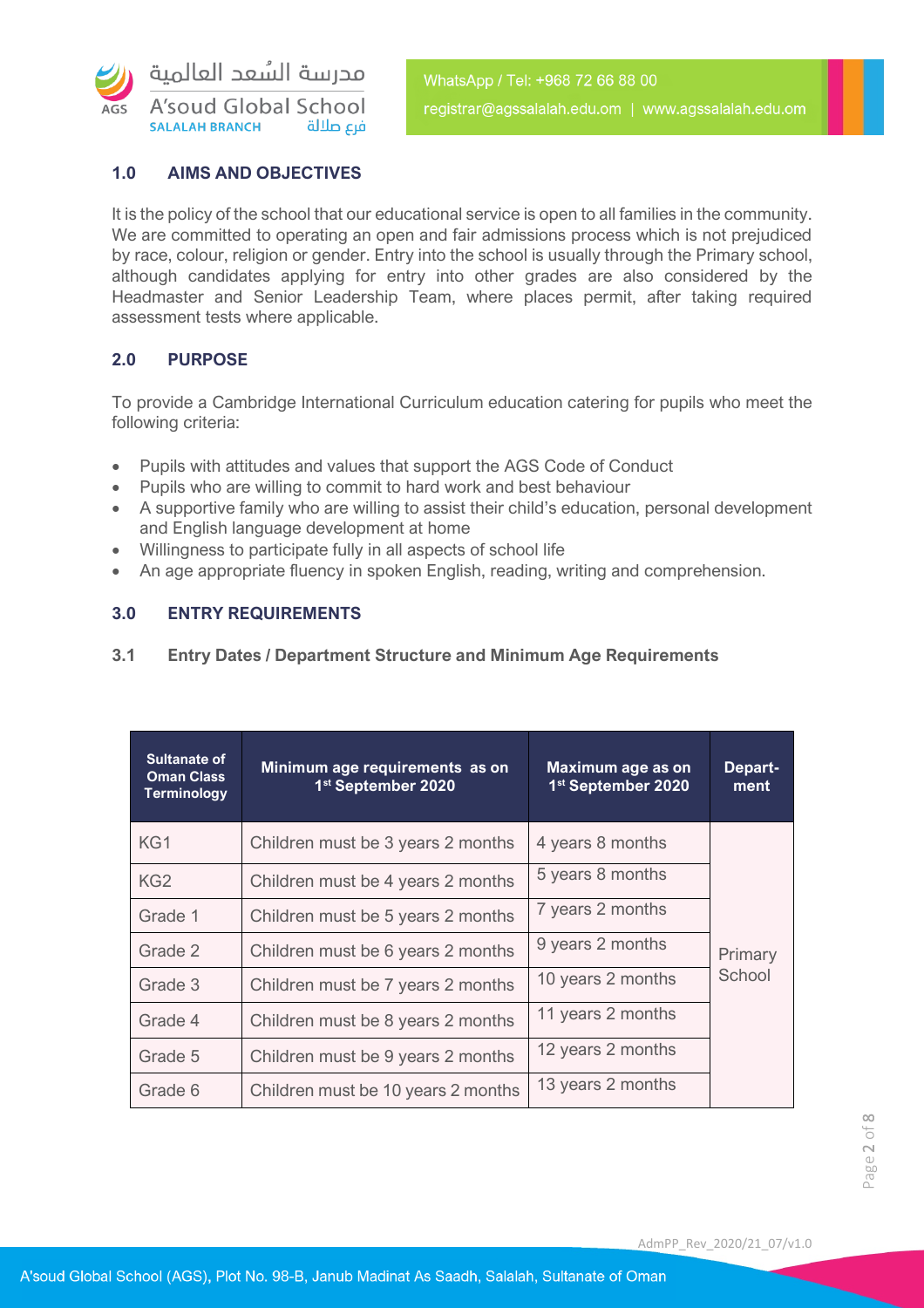

Please see the guidelines below regarding the minimum age requirements for each class entry;

Pupils entering into Pre, Lower and Upper Prep may start at AGS at the beginning of a term;

- **Winter**
- Spring
- Summer

# **3.2 Admissions decisions are based on an assessment of the following criteria;**

**3-5 years of age**

Pupils must be capable of using English as their working language. Where children are bilingual they must be able to demonstrate a good working capacity in English. Pupils may therefore be observed, if applicable, in a nursery school setting to assess their level of understanding or invited to spend a morning in school to be observed by AGS teaching staff.

# **6-11 years of age**

Pupils will be invited to spend a morning in school where they will be interviewed, evaluated and assessed in Literacy and Mathematics. The assessments will be set at an age appropriate level. Reports from the previous schools will be required.

#### **3.3 Special circumstances**

We recognise that a candidate's performance may be affected by particular circumstances, for example:

- a. If he/she is unwell when taking tests or has had a lengthy absence from his/her school
- b. If there are family circumstances such as a recent bereavement
- c. Learning difficulties

Special Circumstances such at the above will be taken in to consideration

#### **3.4 Disclosures**

We kindly request that parents disclose any known or suspected circumstances relating to their child's health, allergies, disabilities or learning difficulties. This information should include: previous school reports, SENCO (Special Educational Needs Coordinator) reports, copies of previous Individual Education Plans (IEPs) and any reports from outside professionals (e.g. educational psychologist, speech and language therapist, occupational therapist).

# **3.5 Failure to disclose and submission of all admission documents**

**Important -** the offer of a school place will be rescinded if there is failure to fully disclose any known, pre-existing medical conditions and learning difficulties at the time of registration.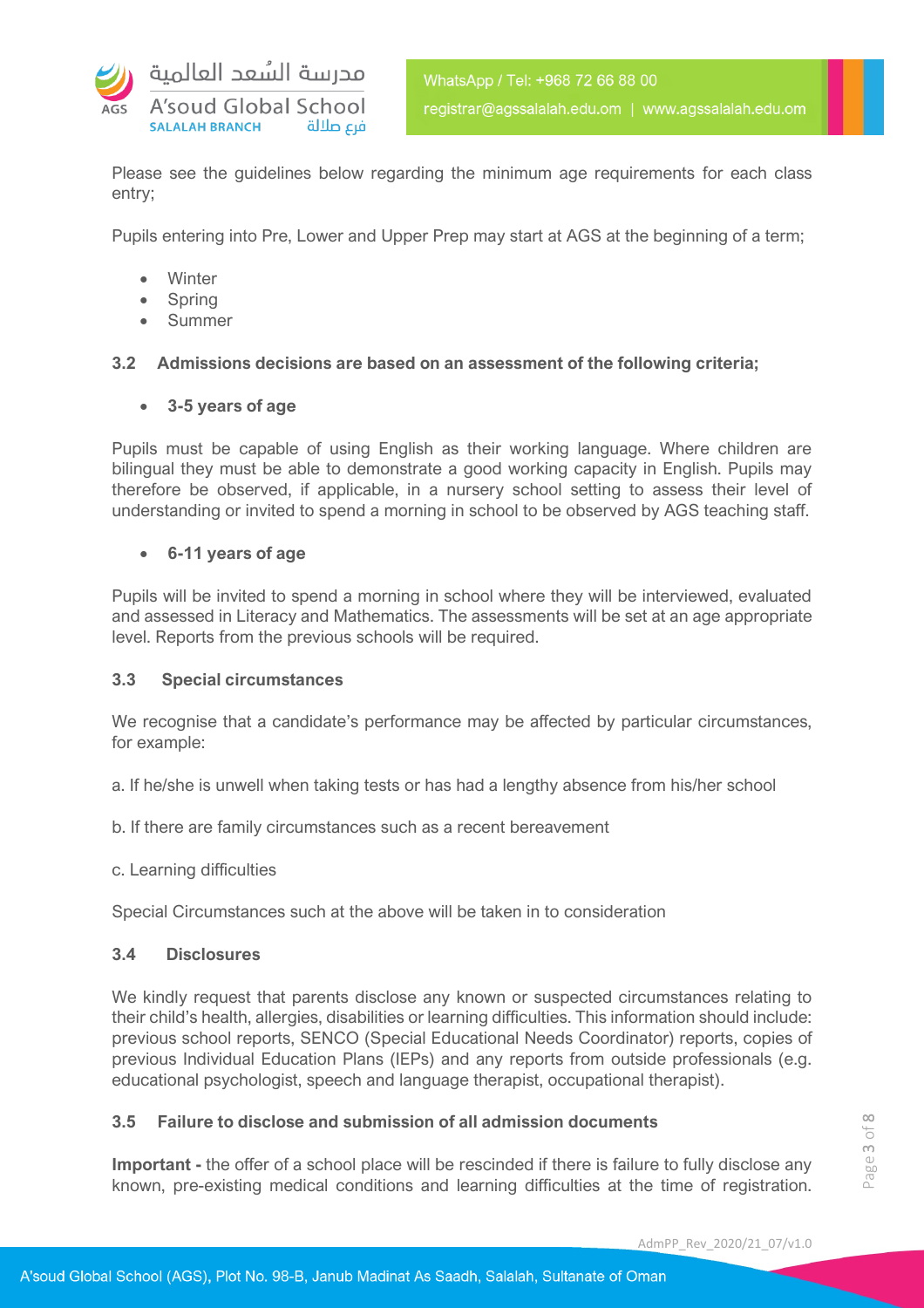

Additionally, all registration paperwork must be submitted, and a pupils file completed as soon as possible. Failure to comply may result in the offer being withdrawn.

# **3.6 Allocation of places**

School places will be allocated on a first come first served basis. Priority will be given to:

- Siblings
- Children currently attending other branch of AGS, Horizon Kids International Nursery, Al Mouj or any associates Nursery / Schools.
- Children of employees
- Waiting list

# **3.7 The role of the school**

The Headmaster will make final decisions on all student admissions to the school. The Headmaster will base his decision on the availability of places, assessment outcomes and on the school's ability to provide an appropriate education to the child based on prior learning, current ability and potential AGS does not share test results or references with applicants, unless in exceptional circumstances. When classes reach optimum capacity, the school will open a waiting list.

# **3.8 Headmaster's Discretion**

The Headmaster has the authority to change and communicate the changes of the admissions policy at any such time as he feels appropriate. A period of notice will be given before any changes take effect.

# **4.0 AGS PUPIL PROGRESSION AND MONITIORING**

Occasionally, a pupil may be highlighted as not making sufficient progress. The following steps will be taken –

#### **4.1 Academic Pupil Focus Meeting**

If a pupil is not making sufficient improvements, a Pupil Focus Meeting will be arranged involving the Department Head and parents will be requested to attend. AGS reserves the right to prevent progression to the next year group until it is deemed that the pupil is able to access that curriculum adequately.

# **4.2 Behavioural Pupil Focus Meeting**

Repeated difficulties with behaviour will lead to a Pupil Focus Meeting involving parents.

# **4.3 Suitability**

Similarly, as a pupil progresses through the school, it may become apparent that AGS is not able to provide the most appropriate educational setting that is in the best interests of the pupil. In this rare event parents will be thoroughly consulted.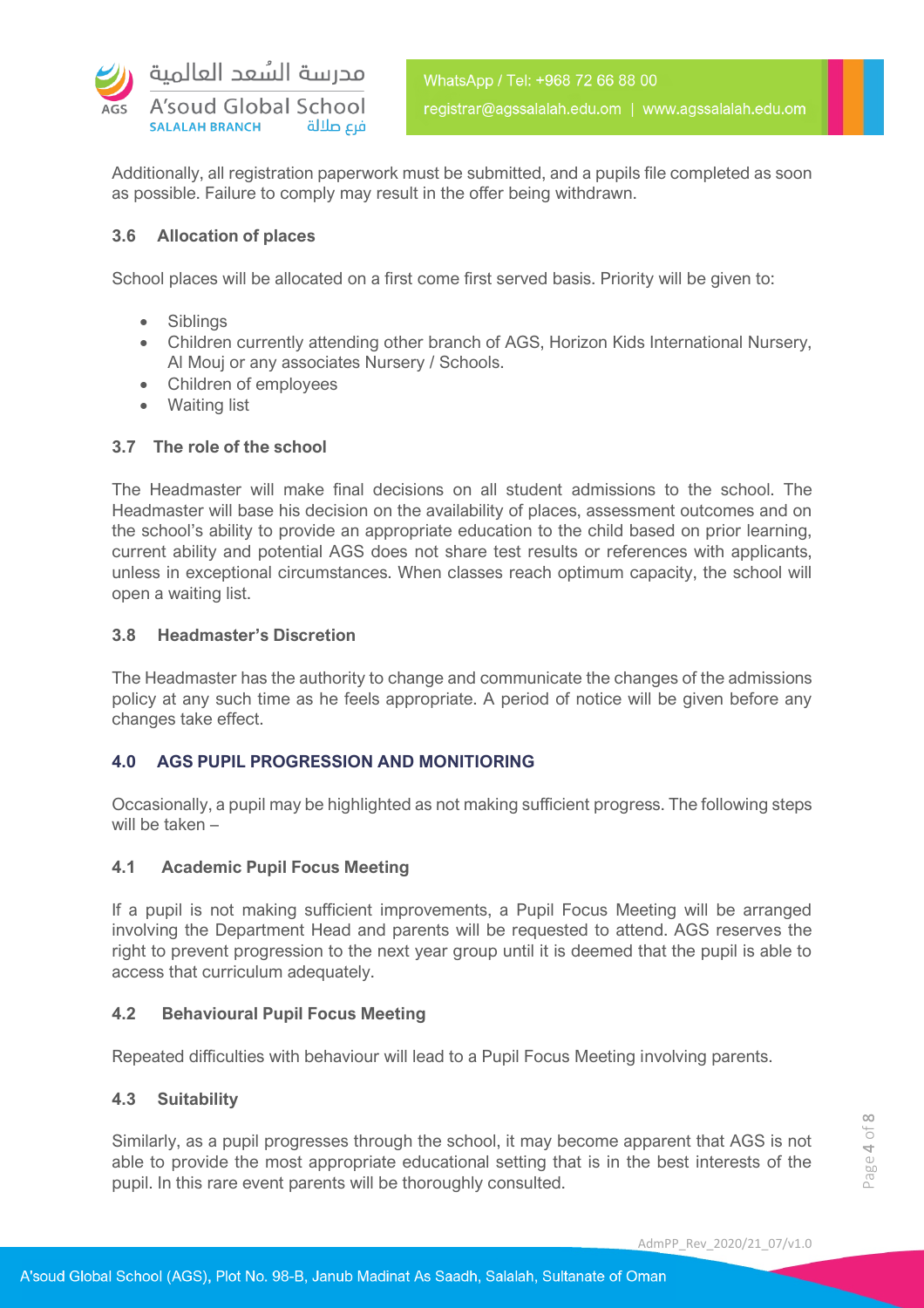

# **5.0 PLACE OFFER AND ACCEPTANCE**

You will receive a letter from the AGS registrar stating whether or not your child has been offered a place at the school. If your child has been successful, a formal acceptance letter will be sent to parents for final signatures. This must be returned to school within 7 working days of the offer being given. If the school does not receive the signed acceptance letter within the allotted time, the school cannot guarantee the place offer.

#### **Admissions Procedure**

**IMPORTANT - Applications for admission cannot be accepted unless the guidelines are followed below. Applications must be supported by ALL documents stated in the checklist.**

**STEP 1** – Invite to visit the school.

**STEP 2** - If you are interested in taking the application process further, all admissions documents will be provided for completion.

**STEP 3** - Please return the documents to the registrar as soon as possible either to the school registration office or via email to **[registrar@agsduqm.edu.om](mailto:registrar@agsduqm.edu.om)** . At this point a non-refundable registration fee of **50 OMR** will be payable.

**STEP 4** – Invite to attend school for a morning. Pupil observations, assessments tests, and interviews will take place set at an age appropriate level.

**STEP 5** - Acceptance – The Headmaster has the final decision on whether a child will be offered a place at the school.

**STEP 6** - If your child has been successful, a formal acceptance letter will be sent to parents by the registrar for final signature. This must be returned to school within 7 working days of the offer being given. If the school does not receive the signed acceptance letter within the allotted time, the school cannot guarantee the place offer.

**STEP 7** – A non-refundable acceptance fee charge of **200 OMR** is payable.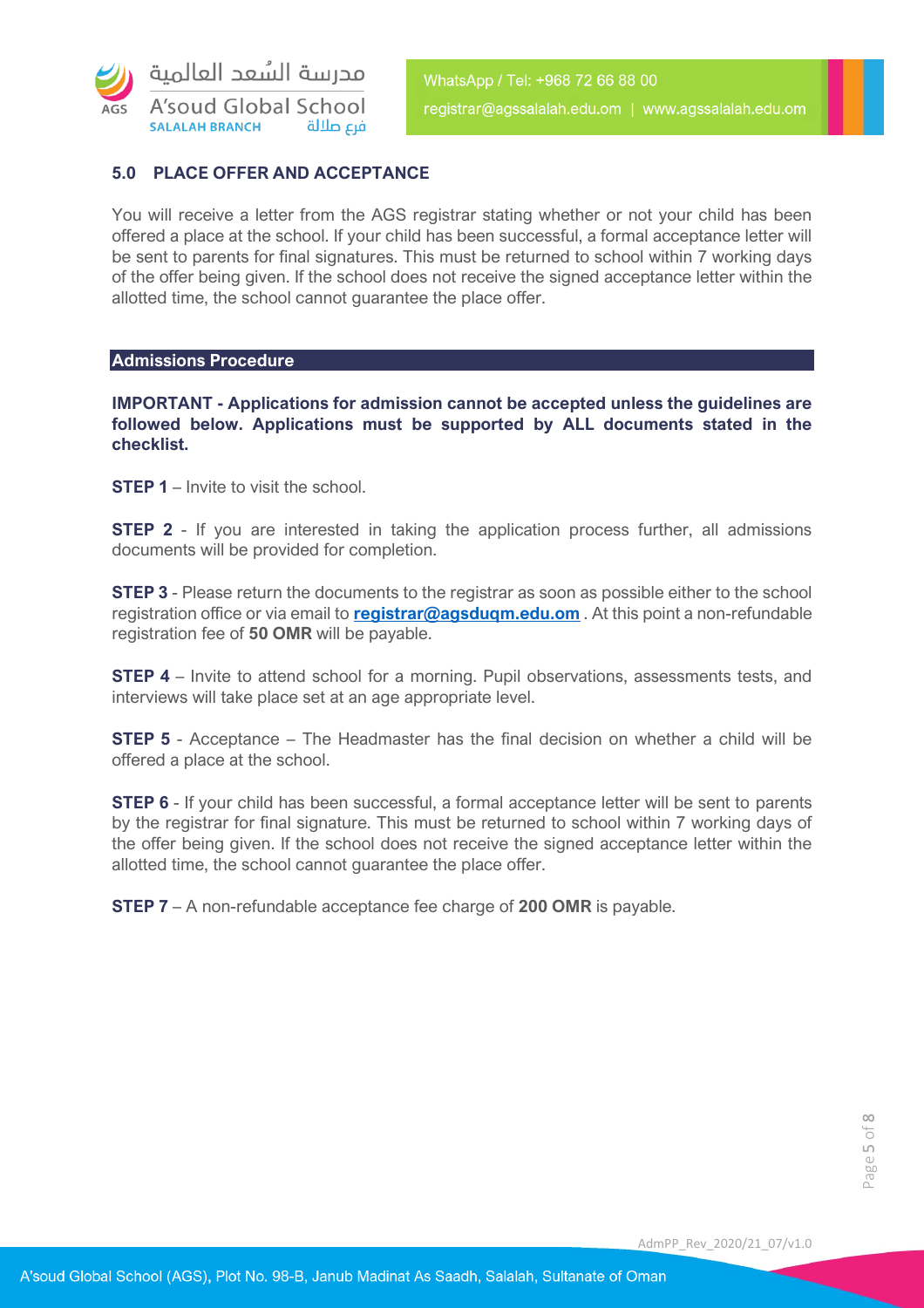

# **Essential documentation checklist**

**In order to complete a child's registration with AGS, all of the documentation stated below must be provided in accordance with the Omani Ministry of Education guidelines.** 

**An application will not be accepted without all documentation.**

| <b>DOCUMENTS REQUIRED</b>                                                                 | YES / NO |  |
|-------------------------------------------------------------------------------------------|----------|--|
| 1. Completed Admission Form                                                               |          |  |
| 2. Completed Medical Form                                                                 |          |  |
| 3. Signed Standard Terms and Conditions                                                   |          |  |
| 4. Copy of Immunisation Record                                                            |          |  |
| 5. Copy of Birth Certificate                                                              |          |  |
| 6. Copy of pupil's passport                                                               |          |  |
| 7. Copy of parents passport                                                               |          |  |
| 8. Copy of pupils and parents visa (expatriate only)                                      |          |  |
| 9. Copy of pupils and parents residency cards – both sides please                         |          |  |
| 10. Copy of parents ID cards - Omani nationals only                                       |          |  |
| 11.4 - colour pupil photographs – size 4 x 6                                              |          |  |
| 12. Copy of Transfer Certificate – depending on country transferring from                 |          |  |
| 13. Signed letter of acceptance (sent by AGS if a place if offered)                       |          |  |
| 15. Applications for Nursery to Grade 1 - Copy of the most recent progress school report. |          |  |
| 16. Applications for Grade 2 and above – Copy of the last end of year school report.      |          |  |
| Reports must have the school stamp.                                                       |          |  |
|                                                                                           |          |  |
| Pupils applying from -                                                                    |          |  |
|                                                                                           |          |  |
| a) Out of country                                                                         |          |  |
|                                                                                           |          |  |
| b) Non-registered Ministry of Education schools within Oman                               |          |  |
|                                                                                           |          |  |
| The end of year school report has to go through an <b>equivalency process.</b>            |          |  |
|                                                                                           |          |  |
| Please see Annex 1 for a detailed explanation                                             |          |  |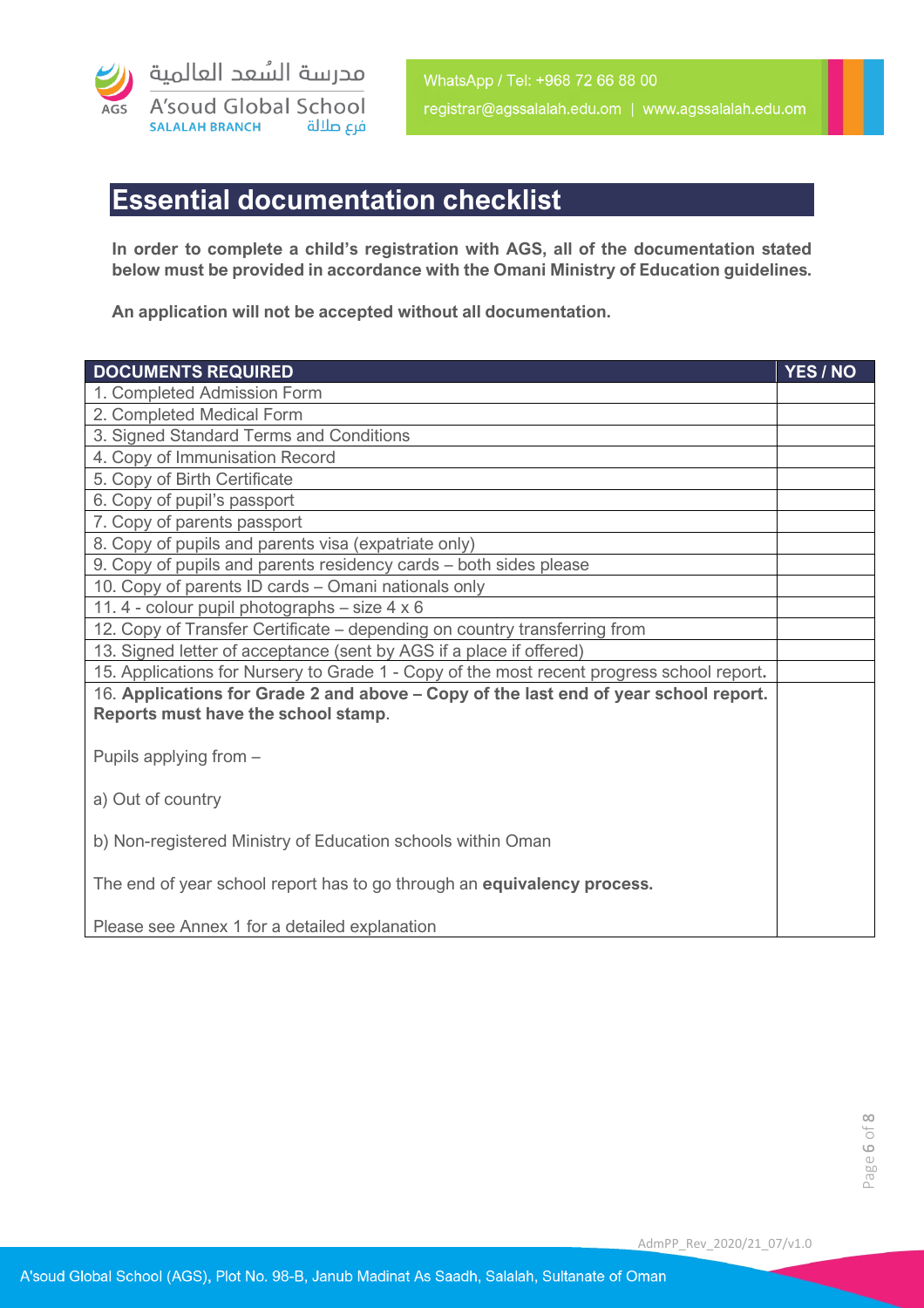

# **Annex 1 – Equivalency Process**

# **a) Applying from out of country**

AGS operates under the supervision of the Ministry of Education (M.O.E). We are required to follow their equivalency rules, with regards to seeking authorisation for the correct grade placement (year group) for all pupils applying for places in Grade 2 and above. All pupils have to be registered on the M.O.E portal.

# **Important - equivalency cannot be obtained unless of all the necessary documentation are in place.**

#### **Step 1**

Please take copies of the following documents to the International Schools Department, located on the 1st floor of Ministry of Education **–**

**1. Copy of the end of year school report –** To ensure the validity of the Report, the Report must have an official school stamp and also stamped and authorized by the local authority or ministry in the home country.

**2. Parents and child's/children's passports**

**3. Parents and child's/children's visa pages**

**4. Parents and child's/children's residency cards – both sides please. Please note all children attending an M.O.E school are required to have their own card. If you have any difficulties applying for your child's residency card, please contact the school registrar who will assist by sending N.O.C documents for your PRO to help with the process.**

**Providing everything is present and correct you will be issued with a clearance letter in Arabic.**

#### **Step 2**

Please take all of documents mentioned in step 1 including the clearance letter to the Ministry of Education. They will issue an equivalency certificate.

#### **Step 3**

Present the equivalency certificate to AGS.

The process will be completed by AGS by registering your child/children on the M.O.E portal.

#### **Ministry addresses - location link**

<https://goo.gl/maps/1itJJo3We8f1yzAV8>